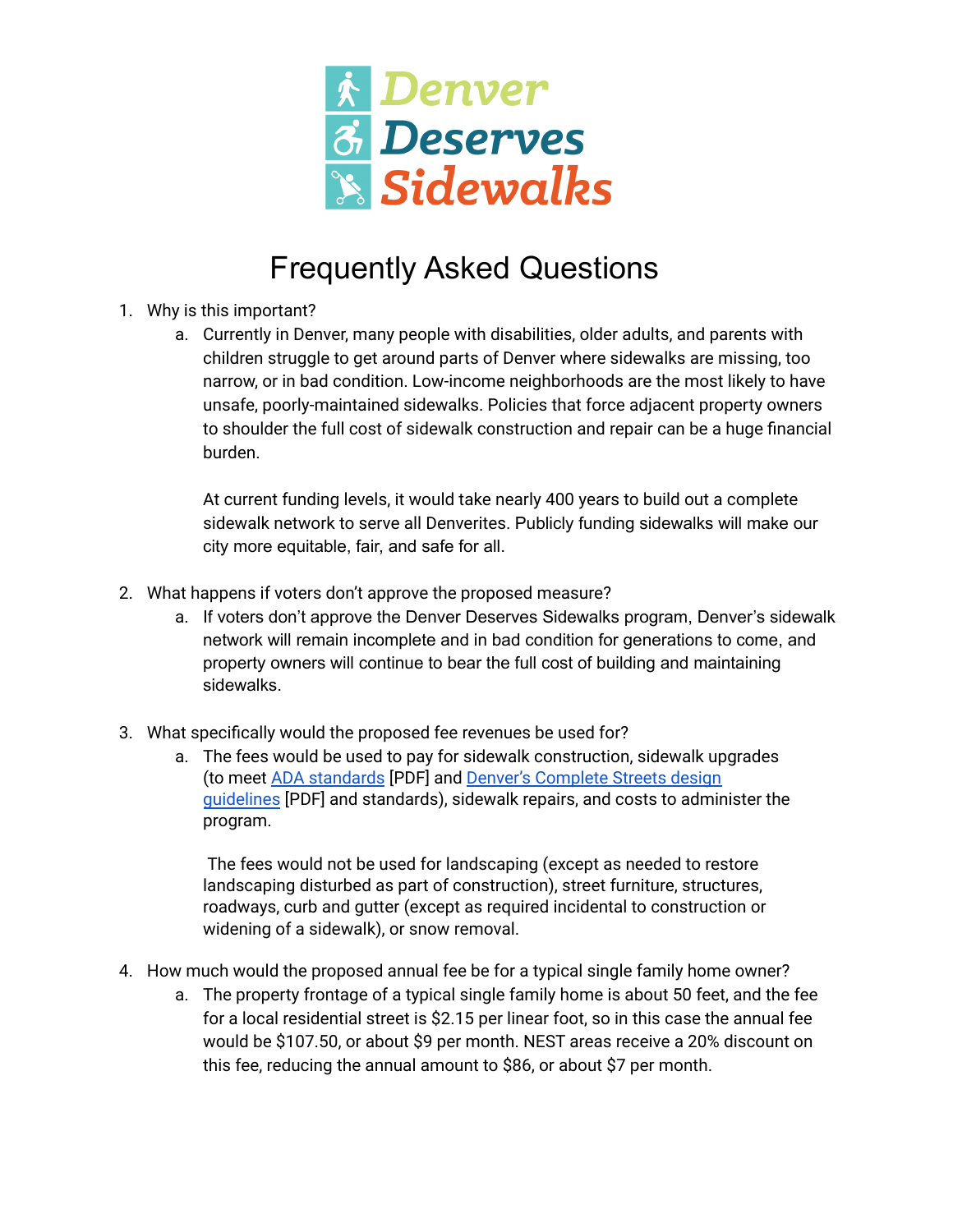

- 5. How much revenue would the proposed fee generate?
	- a. The fee would generate approximately \$41 million per year. This revenue could be bonded against to generate an initial up-front capital investment of \$850 million that would allow construction of a complete sidewalk network within nine years. The fee would then cover the ongoing cost of repairs, allowing every sidewalk in the City to be replaced, on average, every 75 years.
- 6. Would the proposed fee sunset at some point in the future?
	- a. No, the fee would provide funding in perpetuity for sidewalk repairs.
- 7. Does the proposal account for inflation?

.

- a. The proposed ordinance would require review and adjustment of the fee amounts every five years to account for inflation, based on the consumer price index.
- 8. Would the proposed program fund sidewalks in parks?
	- a. In-park sidewalks are not included. Sidewalks in the right-of-way adjacent to City parkland would be included.
- 9. How will sidewalks be added or widened if the adjacent property has a fence, retaining wall, and/or landscaping that is directly adjacent to the existing curb line?
	- a. The proposed ordinance gives the city the flexibility to determine what's most feasible in situations like this (e.g ., building or widening the sidewalk into the street versus toward the property) and would cover any costs required as part of the sidewalk construction (e.g. changes to landscaping).
- 10. The proposed ordinance would establish an annual property fee based on the linear footage of the property frontage and the type of street on which the property is located, as designated in Blueprint Denver, the City's long range transportation and land use plan (see map of Blueprint Denver street [designations](https://geospatialdenver.maps.arcgis.com/apps/webappviewer/index.html?id=acb954ce4bd844fd84d008f21029c0e4) here). What happens if Blueprint Denver is replaced with a different plan?
	- a. The proposed ordinance refers to "the Blueprint Denver future street typology, or such other comprehensive street typology as the city may subsequently create."
- 11. Why does the proposed fee vary by street type?
	- a. Denver's Complete Street Design [Guidelines](https://www.denvergov.org/files/assets/public/doti/documents/standards/doties-017.0_complete_streets_guidelines.pdf) identify preferred sidewalk widths for each of the street types established in Blueprint Denver. These preferred widths relate to the anticipated demand for pedestrian travel, given adjacent land uses. For example, a sidewalk along a local, residential street will likely have less foot traffic than a sidewalk along an arterial street in a commercial area, and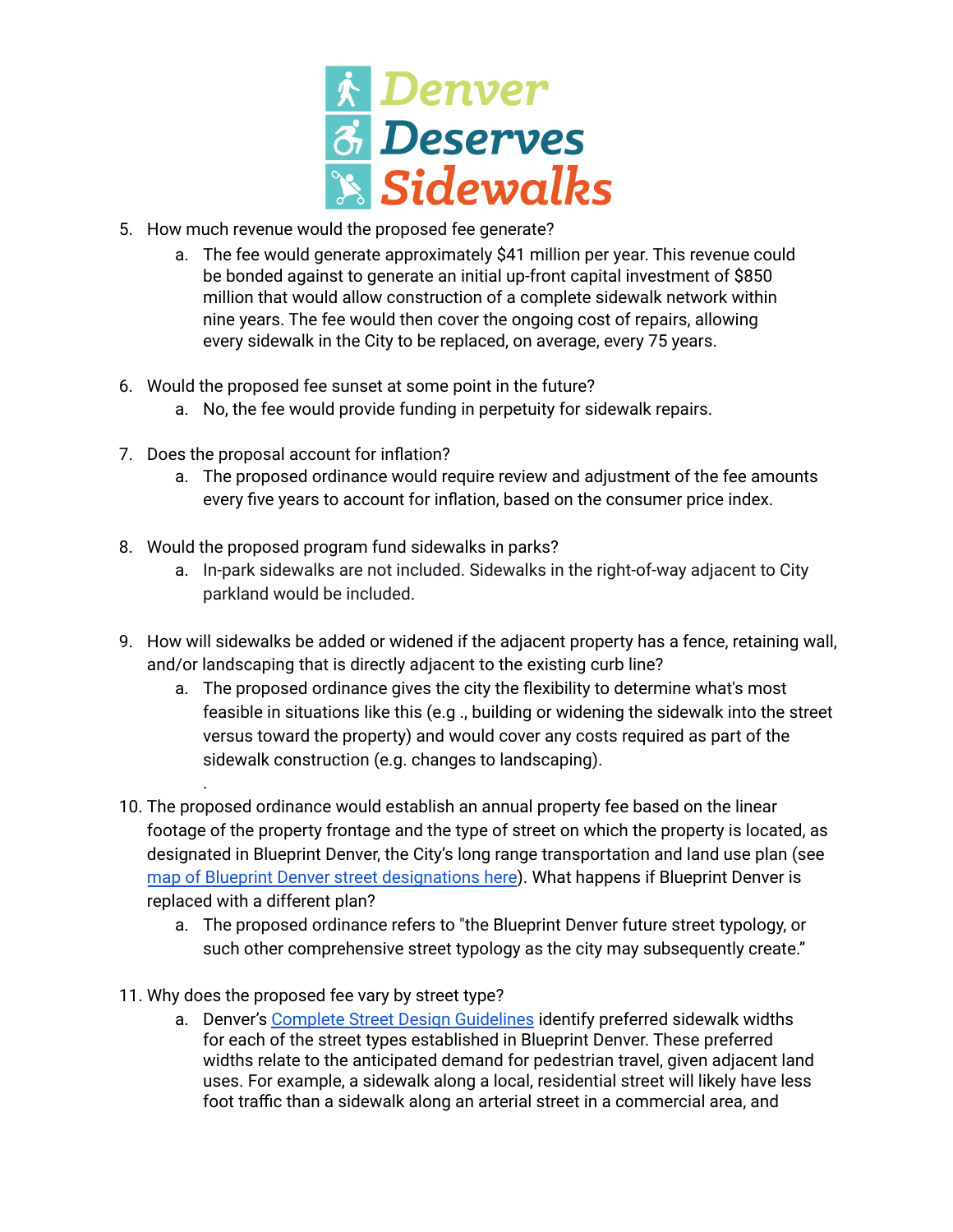

these different street types will have different fees. Properties on local, residential streets will have the lowest fees.

- 12. Why is the proposal to fund sidewalks via a property fee, as opposed to property taxes or sales taxes?
	- a. A fee ensures the revenues generated will only be used for sidewalks, and not some other purpose, and can be bonded against to allow for the up-front capital investment needed to build out the complete network within nine years. The fee also ensures a very direct nexus with the benefit received by the property owner, because the fee is based on square footage of the sidewalk that would ideally exist in front of the property, based on the linear frontage of the property and the preferred width for a sidewalk on the street type where the property is located, as identified in Denver's Complete Streets Design [Guidelines](https://www.denvergov.org/files/assets/public/doti/documents/standards/doties-017.0_complete_streets_guidelines.pdf).
- 13. Would the fee apply to properties that are part of a Homeowners Association (HOA), master-planned community, or special taxing district?
	- a. The fee would apply to all properties in Denver.
- 14. How would the fee apply to corner lots, that front on two different streets?
	- a. The intent of the proposal is that "frontage" includes both sides of corner lots. If the two streets the property is located on are different types, the relevant fee rate would be applied to each side of the lot (e.g., if one side is a local street, the local street fee rate would apply to that linear footage, and if the other side is a collector street, the collector street fee would apply to that linear footage).
- 15. How would this affect me as a renter?
	- a. Renters would not pay the fee directly. The owner of the property would be responsible for the fee.
- 16. The proposed fee would be discounted 20% for properties located in targeted neighborhoods identified through Denver's [Neighborhood](https://www.denvergov.org/Government/Agencies-Departments-Offices/Agencies-Departments-Offices-Directory/Economic-Development-Opportunity/Neighborhood-Equity) Equity & Stabilization (NEST) [program.](https://www.denvergov.org/Government/Agencies-Departments-Offices/Agencies-Departments-Offices-Directory/Economic-Development-Opportunity/Neighborhood-Equity) Would landlords who own multifamily or commercial properties in NEST areas also receive this discount?
	- a. All properties in NEST areas would receive the 20% discount. The intention is to not only reduce the financial burden on low-income households, but also correct for a historic lack of investment in public infrastructure in these areas, and to avoid the administrative burden of requiring income qualification for the discount.